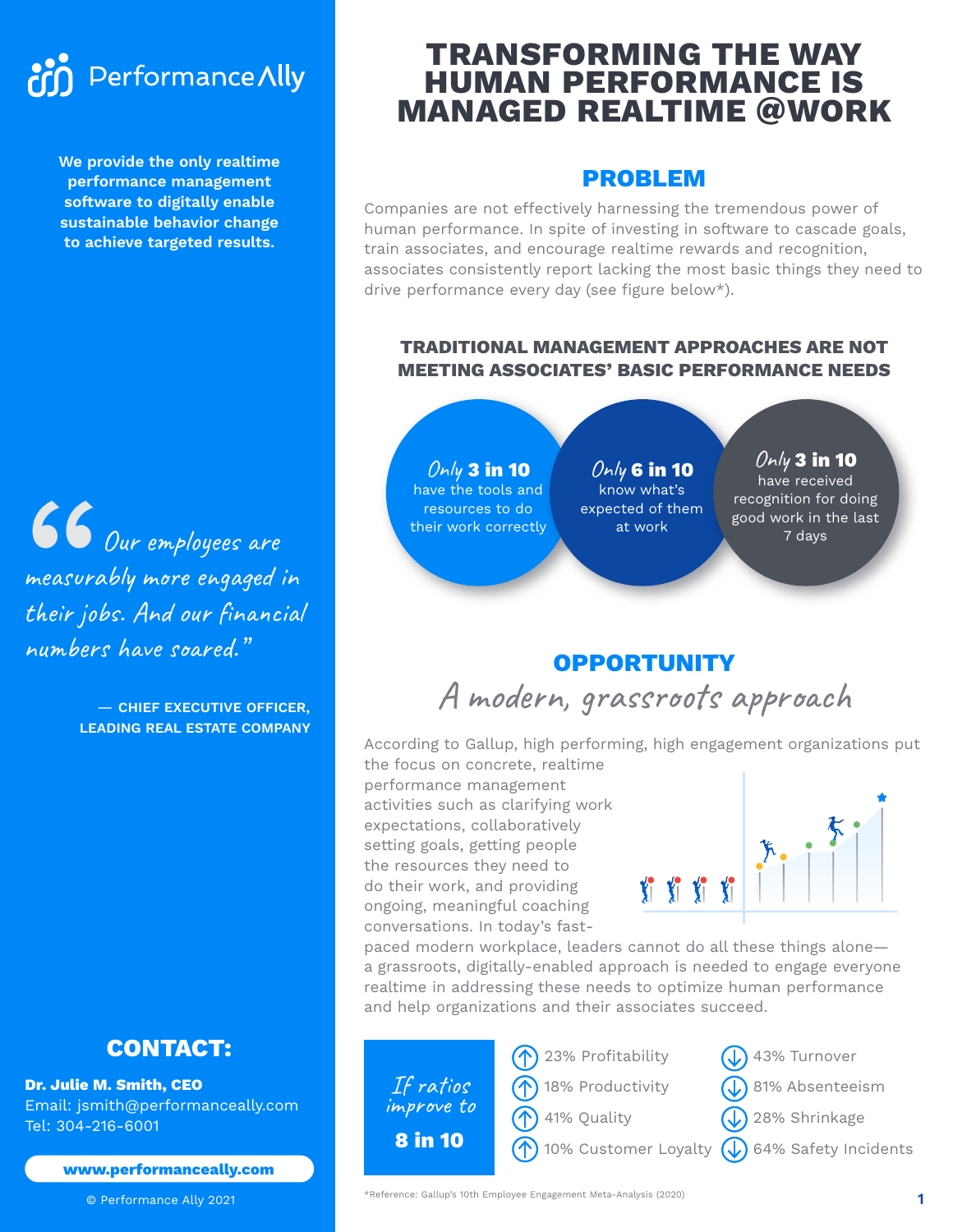# òò **AllyAssist**

66<br>this beh<br>managed<br>widely a **I**  $\bullet$  *I* ve worked where this behavior-centric management approach was widely applied and I saw the results firsthand, including in my own management practices . . .

This approach had more impact than any other intervention . . ."

> — **EXECUTIVE HEALTHCARE INSURANCE COMPANY**

**Our app reliably improves any targeted performance 25-50%**

# **OUR SOLUTION**

Our software, Ally Assist, leverages behavior science algorithms to turbocharge other management systems with behavior-based performance improvement tools. It automatically wires together strategic networks of allies (customers, leaders, associates, and other stakeholders) to produce mutual results.

#### **ALLIES CONNECT REALTIME TO GIVE AND GET:**



**Clear expectations**

Rapidly align around performance expectations.

Artfully give and receive feedback from multiple sources on mission-critical Vital Behaviors.

**Individualized feedback**



**Barrier removal**

Bust through human performance barriers.

# **THREE MODULES**

Organizations can choose to implement one, two, or all three modules.

#### **Leader Module**

Tools to ensure leaders provide ongoing, high-quality performance coaching (in one-on-one meetings, team huddles, regular management meetings) and get meaningful feedback on their coaching effectiveness.

#### **Team Module**

Tools for leaders and teams to achieve realtime alignment around performance expectations, get and give meaningful feedback to each other, remove barriers proactively together, and align daily behaviors to achieve targeted results.

#### **Customer Module**

Tools to gather individual customer expectations and experience data and communicate them to associates so they can make realtime service adjustments.

# **TOP BENEFITS FOR USERS**

#### **Senior Leaders**

Get a window into their organization to see how daily execution is going and how to help.

**Leaders and Teams**

Get a "coachin-the-pocket" to get and give targeted, realtime performance support.

#### **Customers**

Get their voices heard and acted on in a highly personalized way.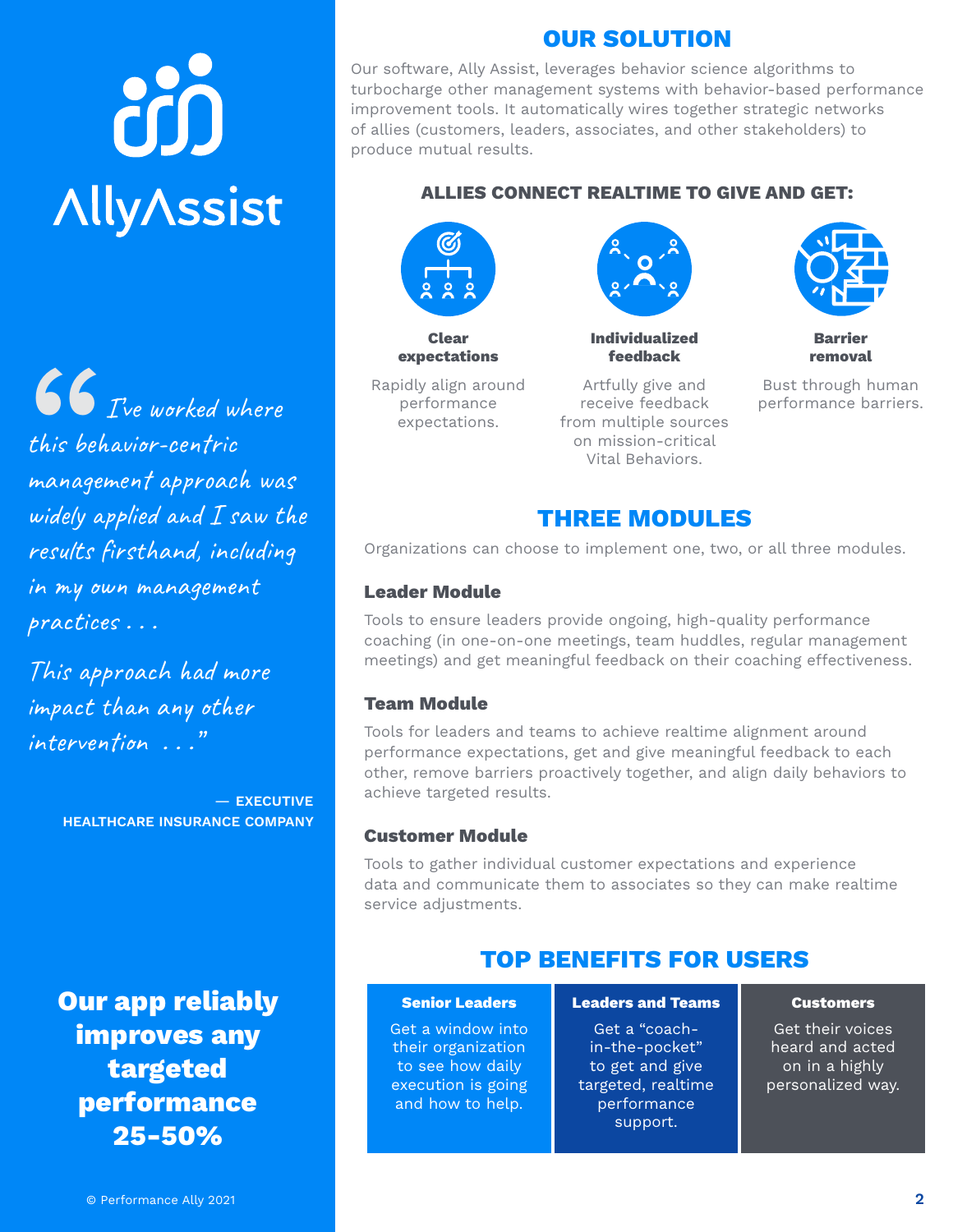# **OVERVIEW OF HOW ALLY ASSIST WORKS**



There are two phases for implementing Ally Assist in an organization.

#### **PHASE 1: BEHAVIOR BLUEPRINT CONFIGURATION™**

In a short period of time, leaders receive valid data about the degree to which they can count on people to execute strategies and plans efficiently and effectively through consistent, daily actions—and what to do if undesired behavior variability leaves the organization vulnerable to poor performance results.

Working with our Human Performance Engineers, Senior Leaders and project teams configure a Behavior Blueprint, which provides concrete steps to accelerate execution through mission-critical Vital Behaviors.

Our rapid-cycle crowdsourcing tool engages 100% of allies in configuring the Behavioral Blueprint. It helps:

- Prioritize People-Powered Improvement Opportunities based on undesired behavioral variability
- Create a starter set of Vital Behaviors
- Identify which Behavior Boosters and Barriers need to be addressed
- Map Ally Networks to connect the right people at the right time to give and get realtime clarity, feedback, and barrier removal

This phase generates speedy alignment and broad-scale buy-in to the Behavior Blueprint. People at all levels will be eager to get started.

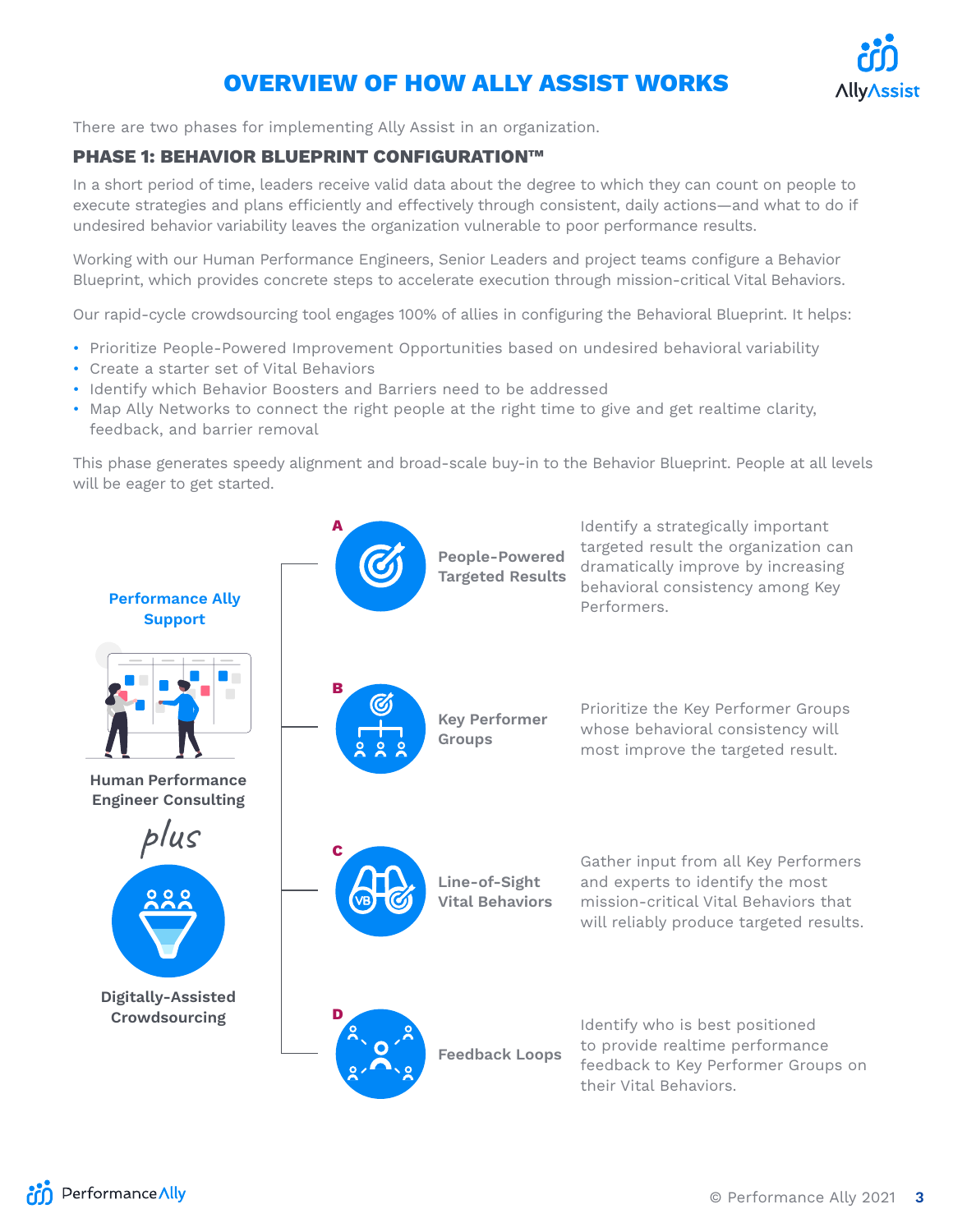# **OVERVIEW OF HOW ALLY ASSIST WORKS**



#### **PHASE 2: ORGANIZATION BEHAVIOR MOMENTUM™**

The Behavior Blueprint is used to configure our software, Ally Assist, for quick deployment in your organization. Our DIY Learning Modules and AI-driven behavior algorithms guide 100% of users in concrete, realtime performance management activities to ensure every moment counts.



#### **IMPLEMENTATION**

Ally Assist is configured for each organization to integrate seamlessly with existing workflows. The app can stand alone or be integrated with other systems. Configuration is supported by our Human Performance Engineers as needed.

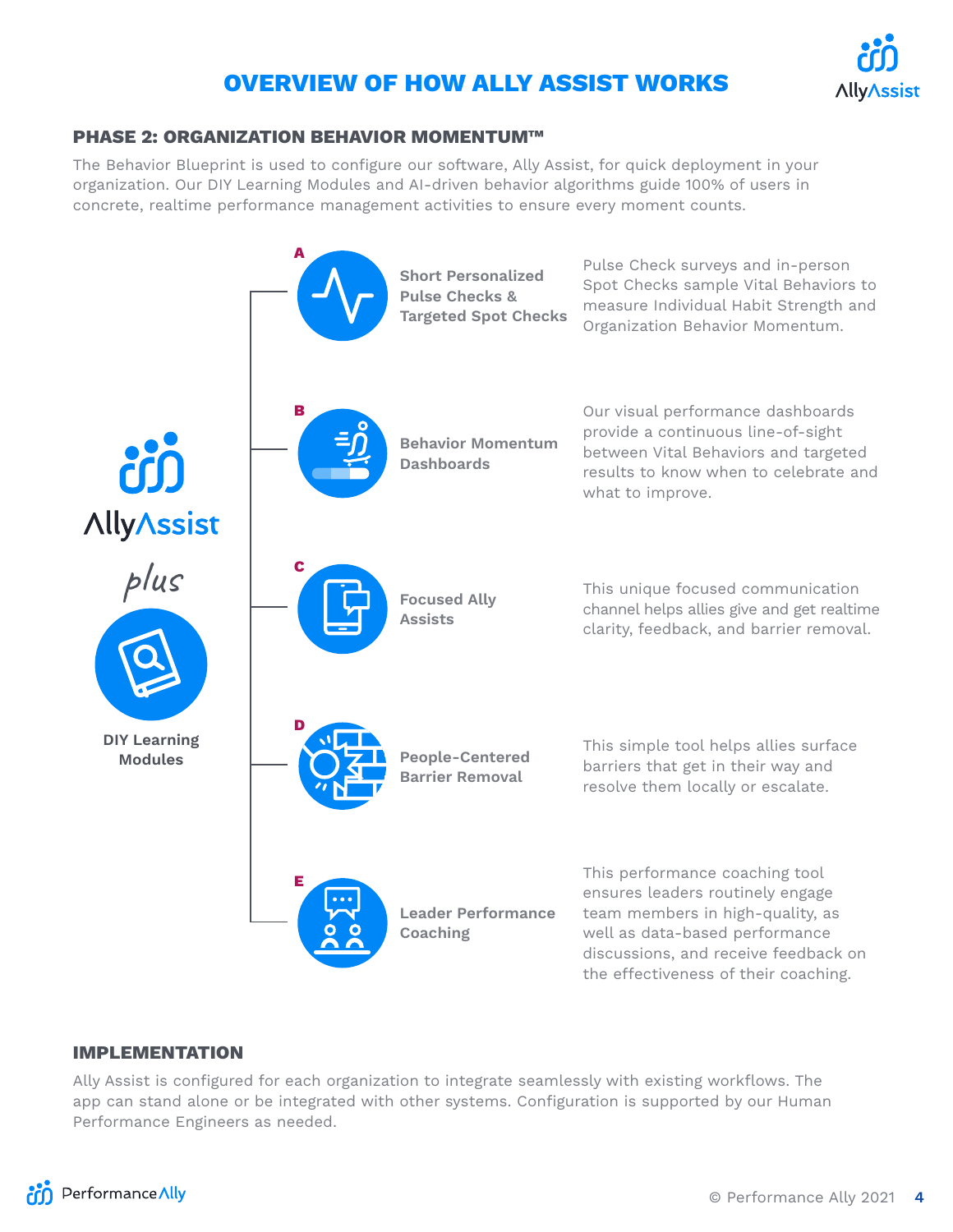# **USER EXPERIENCE**

#### **Line-of-Sight Vital Behaviors Make Expectations Clear to All**

Using a grassroots, crowdsourcing process we gather input from 100% of users in

#### Each user then receives a Vital Behavior set tailored to their role. These Vital Behaviors make expectations clear and are at the heart of what is observed and reinforced by other allies in the system. Users can view their Vital Behaviors anytime and quickly access job aids and allies who can help them. In addition:

- Individuals can choose one Vital Behavior to master personally. By doing so, they open themselves up to encouragement and feedback from others.
- Teams can set a team behavior goal, which they commit to managing and achieving together.
- Vital Behaviors can be adjusted dynamically as organizational challenges and priorities change.

#### **Pulse Checks & Spot Checks**

Behavior-Based Pulse Check Questions

Vital Behavior Card

Our random sampling process converts Vital Behaviors into short Pulse Check surveys and targeted, in-person Spot Checks to make sure everyone gets the right mix of positive and constructive feedback from multiple sources—with minimal effort.

The survey response rate is >85% because they are quick, behaviorally-specific, and personalized to meet the needs of both the feedback giver and receiver. *I am good and can coach others My personal behavior goal relates to this*

#### **Team Pulse Checks**

Teams take 60-seconds to rate how well they did on randomly selected Vital Behaviors on each shift.

#### **Personal Pulse Checks**

Leaders and other Key Performers can be included in a very personalized sampling process to get frequent, individualized feedback.

#### **Customer Pulse Checks**

Individual customers communicate their expectations and/or service experience in short, personalized Pulse Checks. Their input is communicated directly to the team members who served them so they can make adjustments as soon as possible. If customers wish, they can engage in Ally Assists to provide further clarity and feedback.

an Ally Network to pinpoint the mission-critical Vital Behaviors that will reliably produce targeted results. This approach cuts through the clutter and helps everyone align around a shared set of Vital Behaviors.

# Who was a great team member today? ຸ<br>ກໍ Brian Latham Crew C Select all behaviors where Briandid well to:





∧lly∧ssist



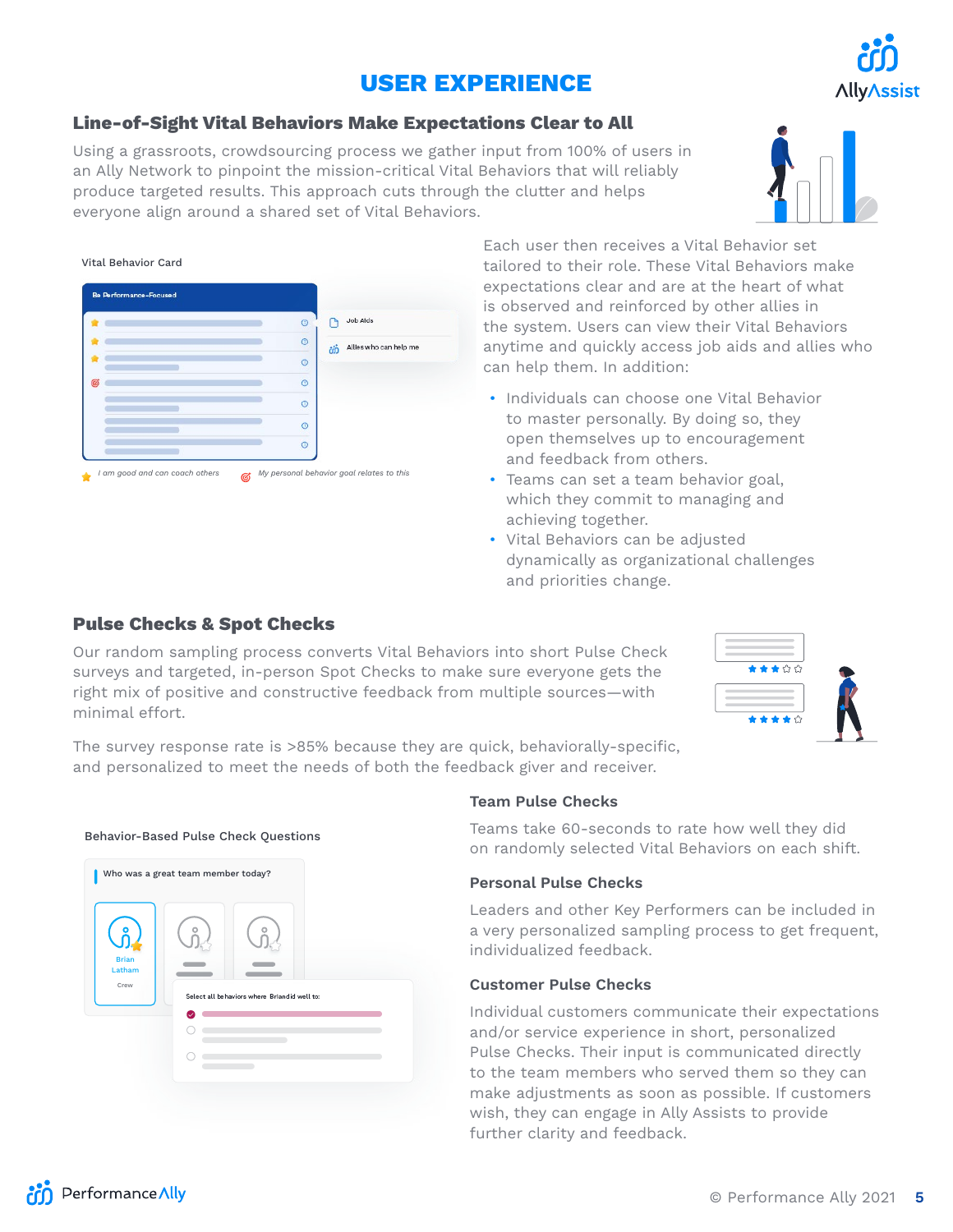# **USER EXPERIENCE**



#### **Extraordinary Individualized Feedback Changes Behaviors Within Two-Weeks**

Behavior change occurs quickly when people know what they need to do, understand that their behaviors will be randomly sampled, and receive frequent, meaningful feedback from many credible sources.

Our behavior-science based feedback system tracks whether individuals are receiving the magic mix of positive to constructive feedback (5:1) and nudges actions leaders can take to adjust the mix.

Heat maps organize ratings feedback from Pulse Checks into red, yellow, and green so users can see their progress over time for specific behaviors.

|                              | JUL<br><b>JUN</b><br>ć | $\rightarrow$ |
|------------------------------|------------------------|---------------|
| Be a Great Performance Coach |                        |               |
|                              |                        |               |
|                              |                        |               |
|                              |                        |               |
| ණ                            |                        |               |

Comments made on Pulse Check surveys and in-person Spot Checks are communicated directly to those individuals whose behavior was being sampled. They can use Ally Assists to engage in further dialog with 75% H the person who provided feedback.

#### Ally Assist Communication ThreadX Start an Ally Assist conversation Feedback  $+$ To: ( กี( กี  $\delta$  $\mathbf{B}$ t 5 。<br>y u 7 i 8 。<br>o o<br>**p** delete q w e r tab a @ s # d \$ f & .<br>g h ( j ) k ' " l return caps lock z % x -  $\stackrel{+}{\rm c}$ v = b / Helpful & As shift .?123  $||\psi$  |

#### **Focused Ally Assists**

Our unique communication thread guides users in giving and receiving clarity, feedback, and barrier removal anytime.

Ally Assist's exclusive Clarifier Tool lets users highlight specific text within a thread that is helpful and actionable or needs further clarity.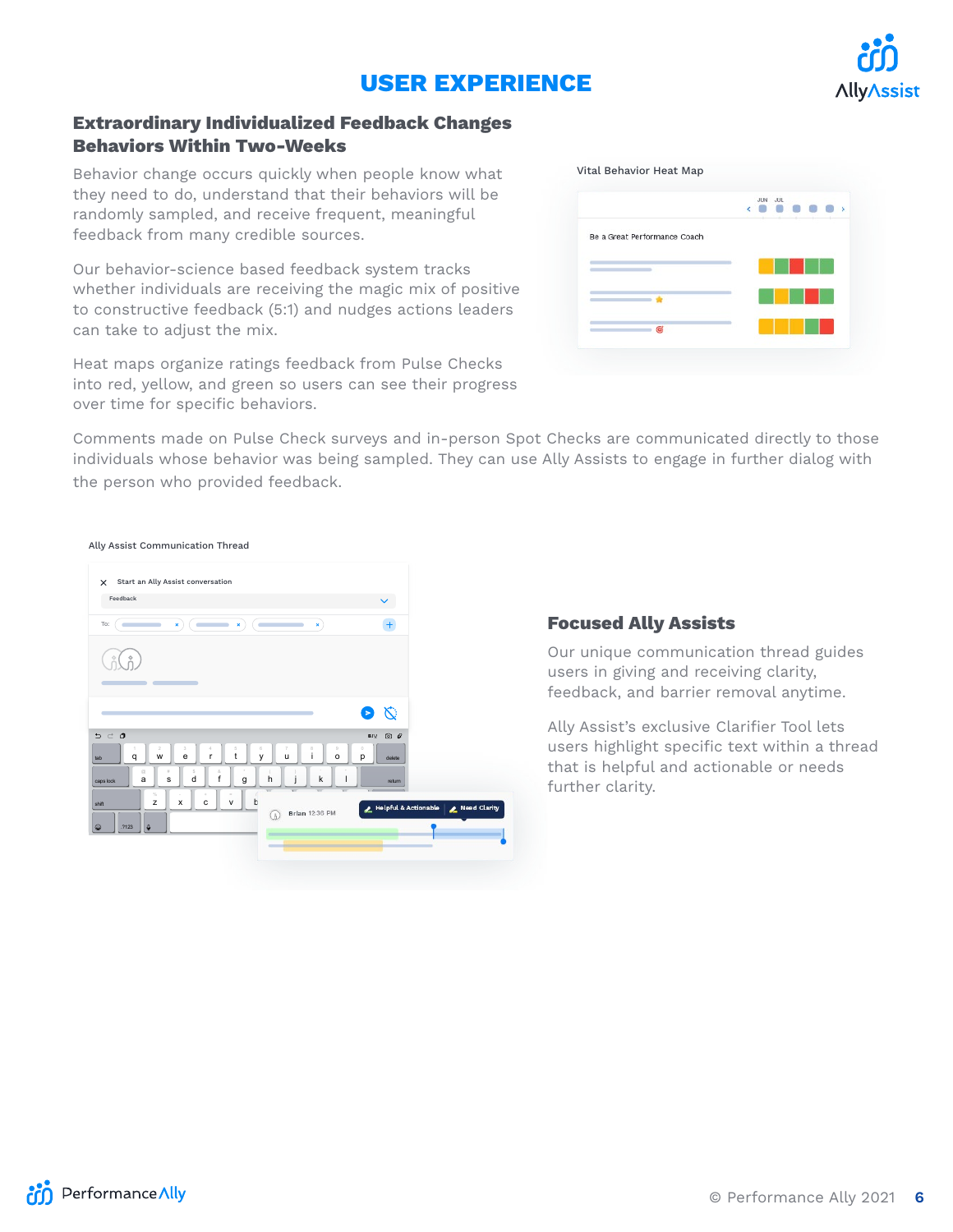# **USER EXPERIENCE**



Behavior-to-Results Visual Dashboard

#### **Behavior Momentum Dashboards for All Levels of Users**

As individuals master Vital Behaviors, targeted business results improve. Our easy-to-use dashboards provide continuous line-of-sight between Vital Behaviors and targeted results, helping users quickly prioritize which behaviors to improve, when to celebrate progress, and when to select new behaviors.





#### **Performance Coaching Tools for Leaders**

important to focus on now for each employee. members. We provide a starter set of Performance Leaders at all levels become skilled at providing highquality, ongoing performance coaching to their team Coaching Vital Behaviors to guide leaders in how to coach. Then we make it easy for them to individualize their coaching by making them aware of what the associate needs from them, which Vital Behaviors are most

Ally Assist automatically manages realtime Spot Checks and schedules one-on-one Level Up Chats, taking the administrative burden off leaders so they can focus on the employee's needs.

#### **The Perfect Shift**

Ally Assist helps leaders manage their team huddles effectively. They start the shift by engaging everyone in reviewing the visual performance board, setting shift goals, and planning for daily behavior excellence. They end the shift by communicating what went well and where there is room to improve.

When all shift leaders run their huddles in a consistent way, results are reliably improved organization-wide.

| Manage Huddle Board |              |
|---------------------|--------------|
| Create Huddle Board | $\checkmark$ |
|                     |              |
|                     |              |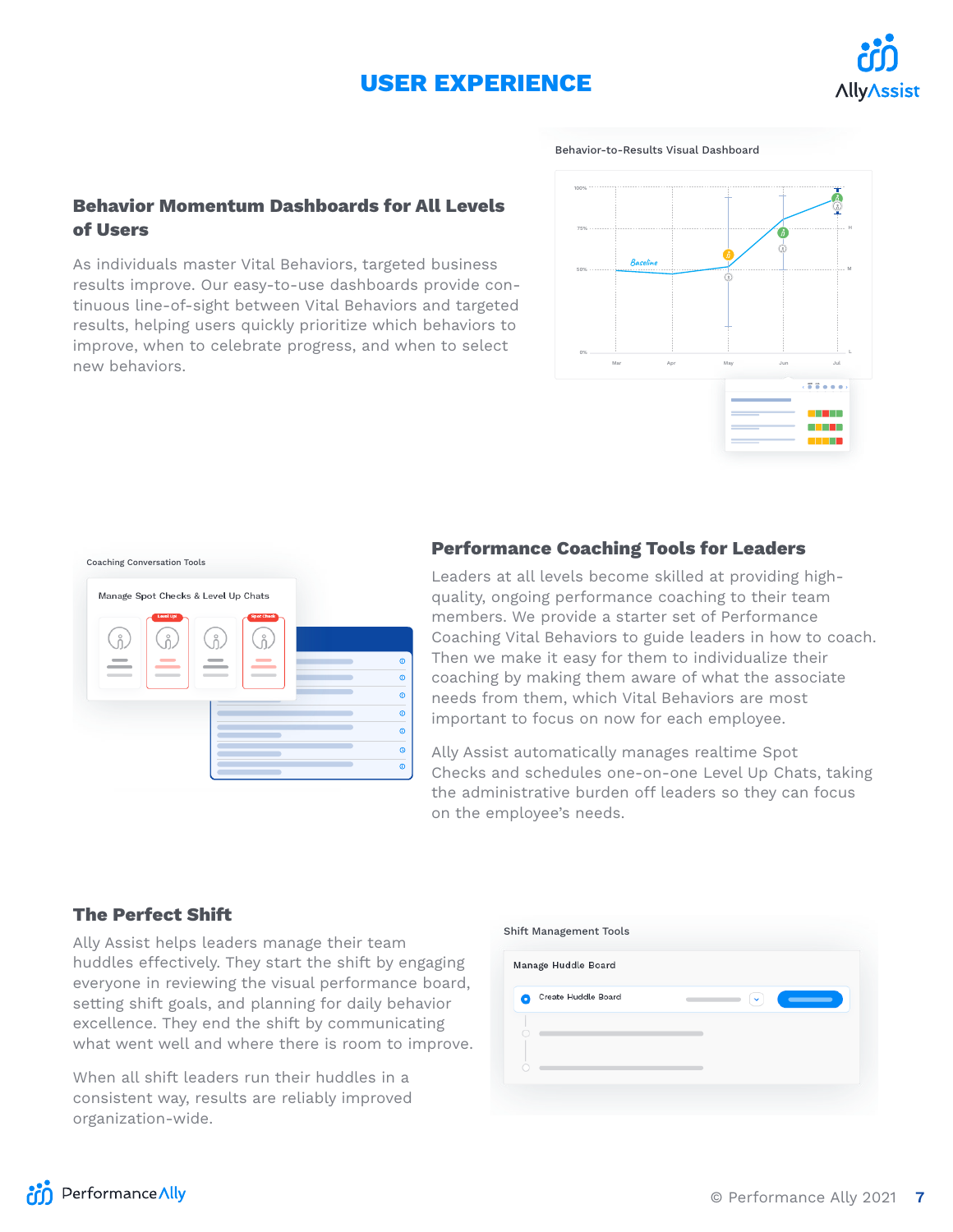

# **CASE EXAMPLES**

# **SELECT ONE:**

- **• [Airlines](#page-8-0)**
- **• [Cable](#page-9-0)**
- **• [Consumer Packaged Goods](#page-10-0)**
- **• [Healthcare Academic Medical Center](#page-11-0)**
- **• [Healthcare Long-Term Care Facility](#page-12-0)**
- **• [Oil & Gas](#page-13-0)**
- **• [Telecommunications](#page-14-0)**

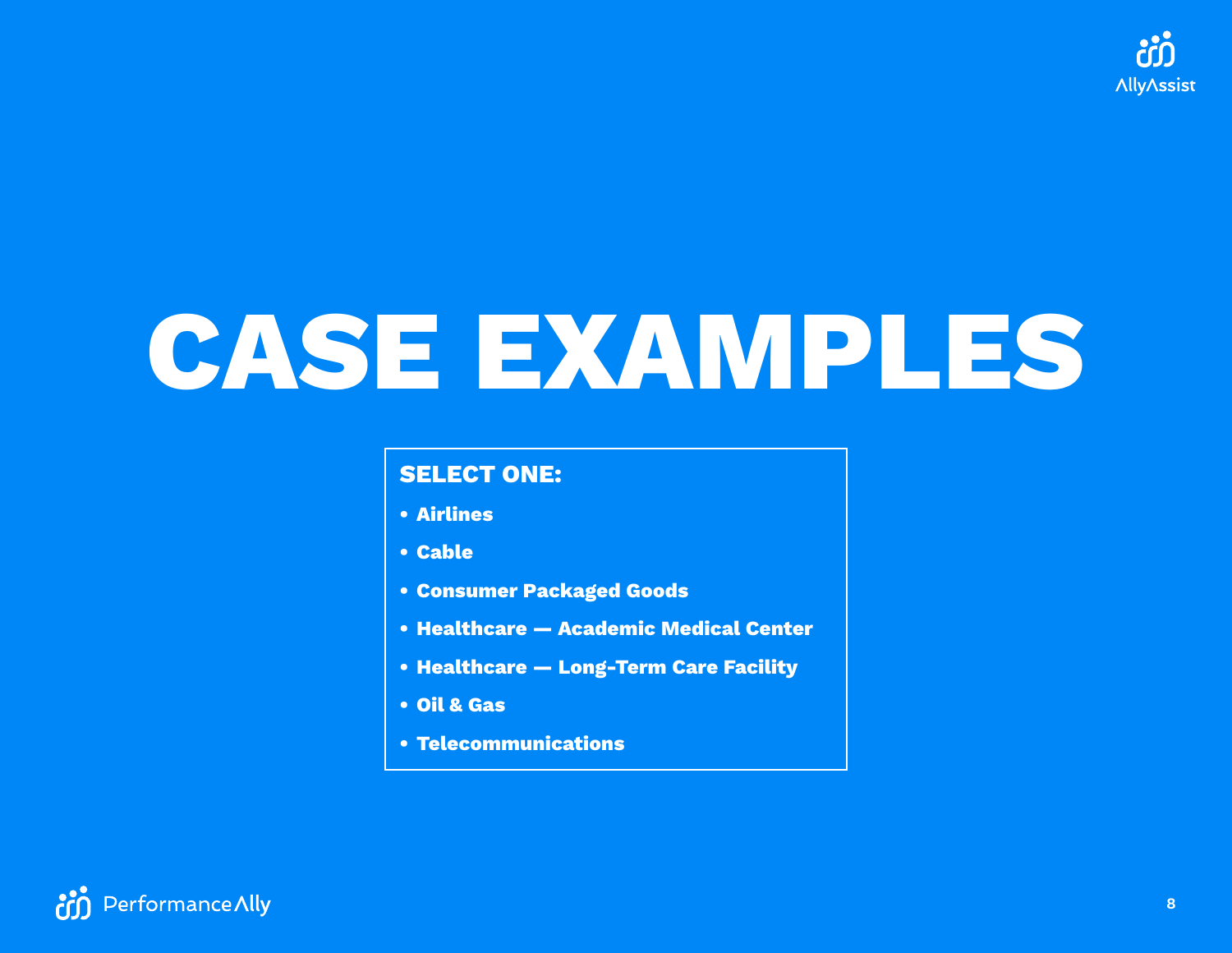## **CASE EXAMPLE: AIRLINES**



<span id="page-8-0"></span>

**Return to Case Examples**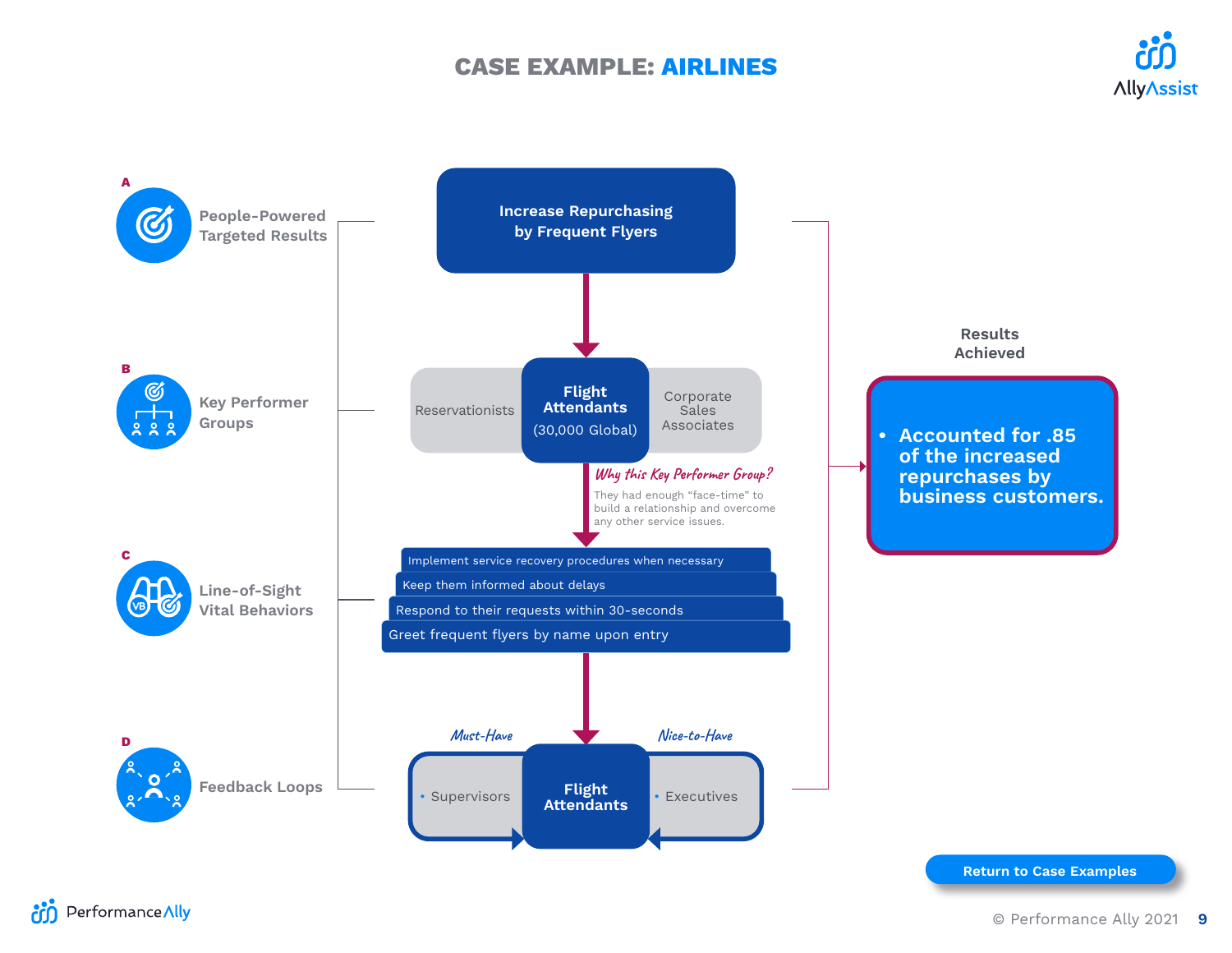## **CASE EXAMPLE: CABLE**



<span id="page-9-0"></span>

**Return to Case Examples**

**Performance Ally**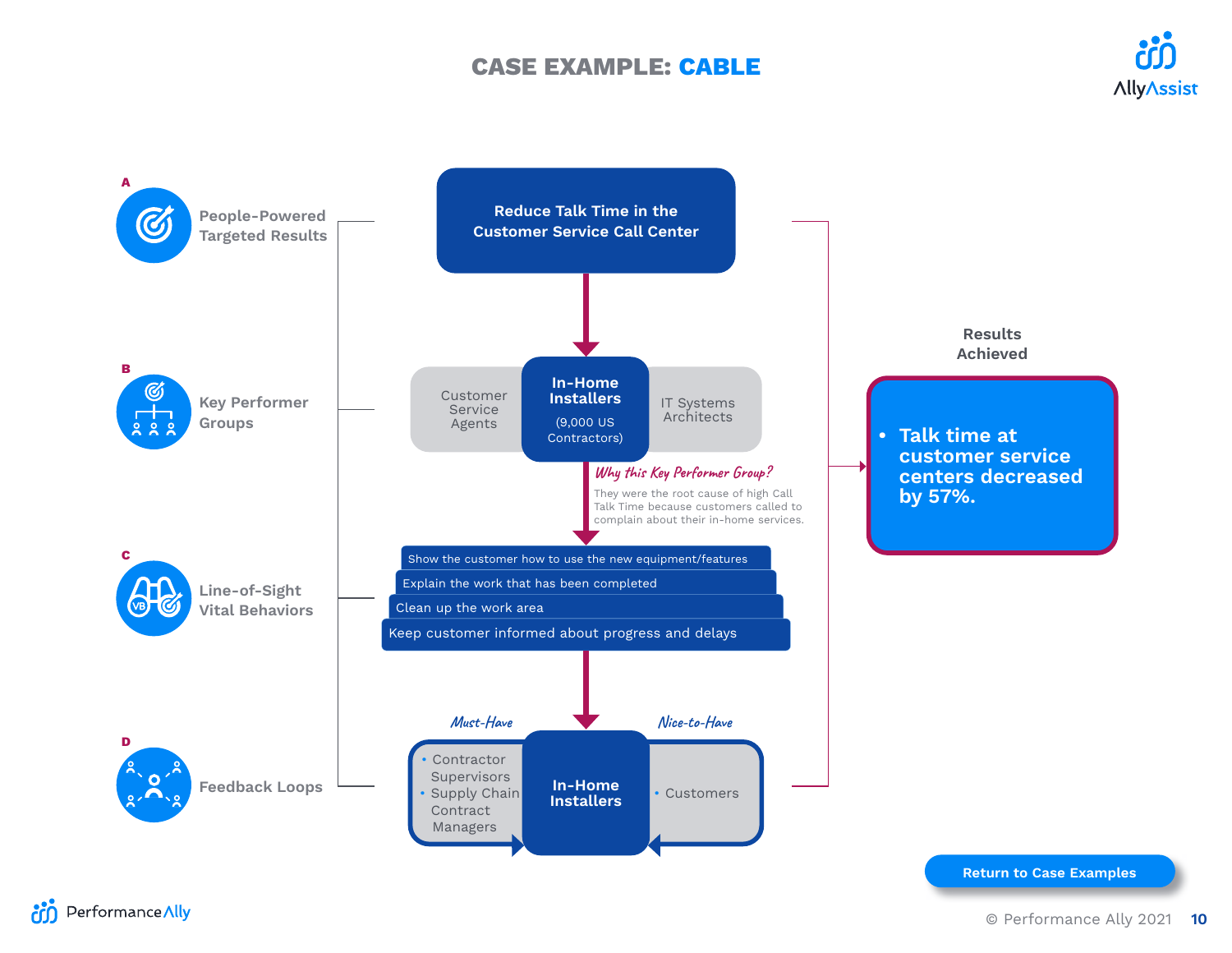# **CASE EXAMPLE: CONSUMER PACKAGED GOODS**

<span id="page-10-0"></span>

**An** Performance Ally

**AllyAssist**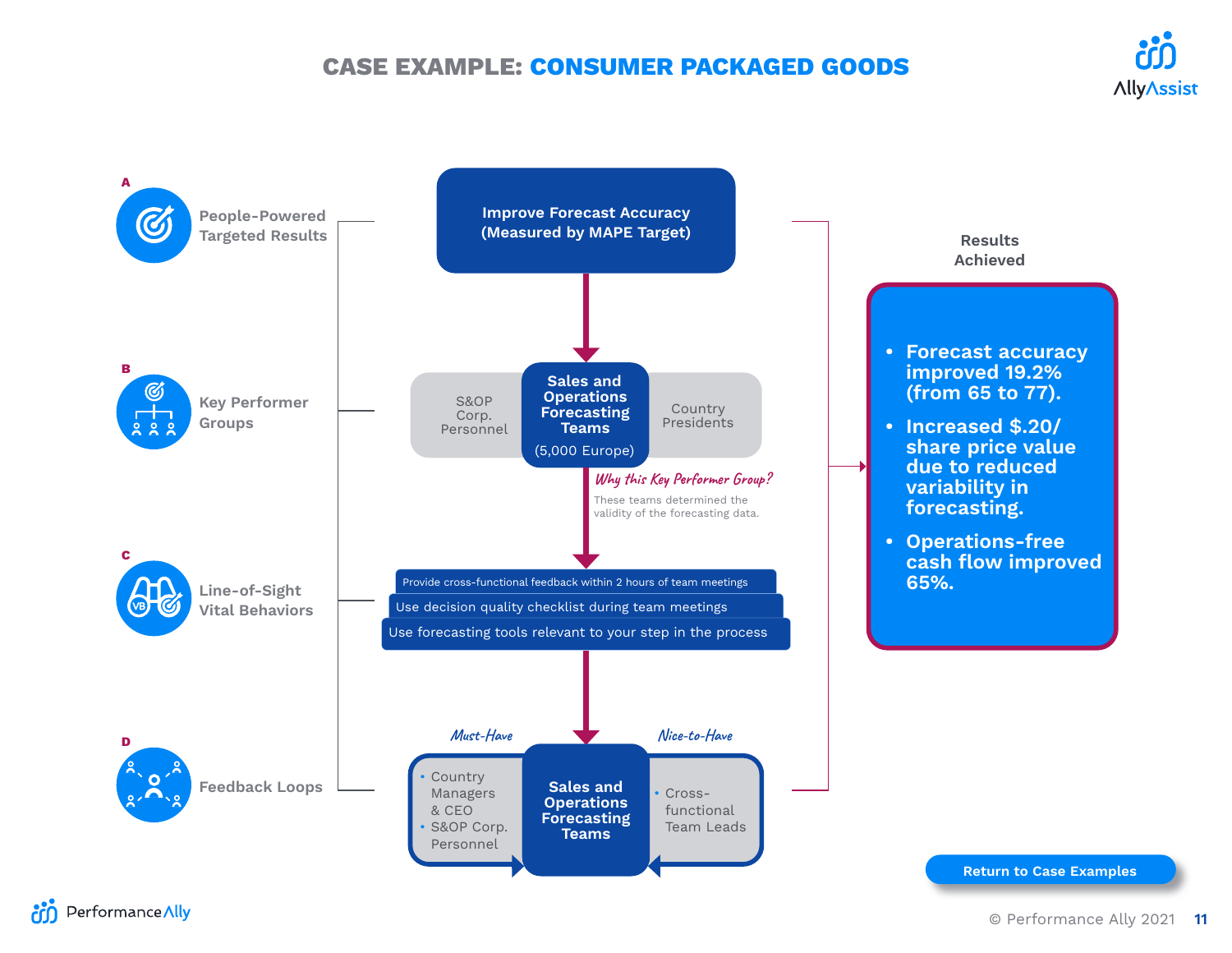# **CASE EXAMPLE: HEALTHCARE — ACADEMIC MEDICAL CENTER**

<span id="page-11-0"></span>

**Return to Case Examples**

**An** Performance Ally

**AllyAssist**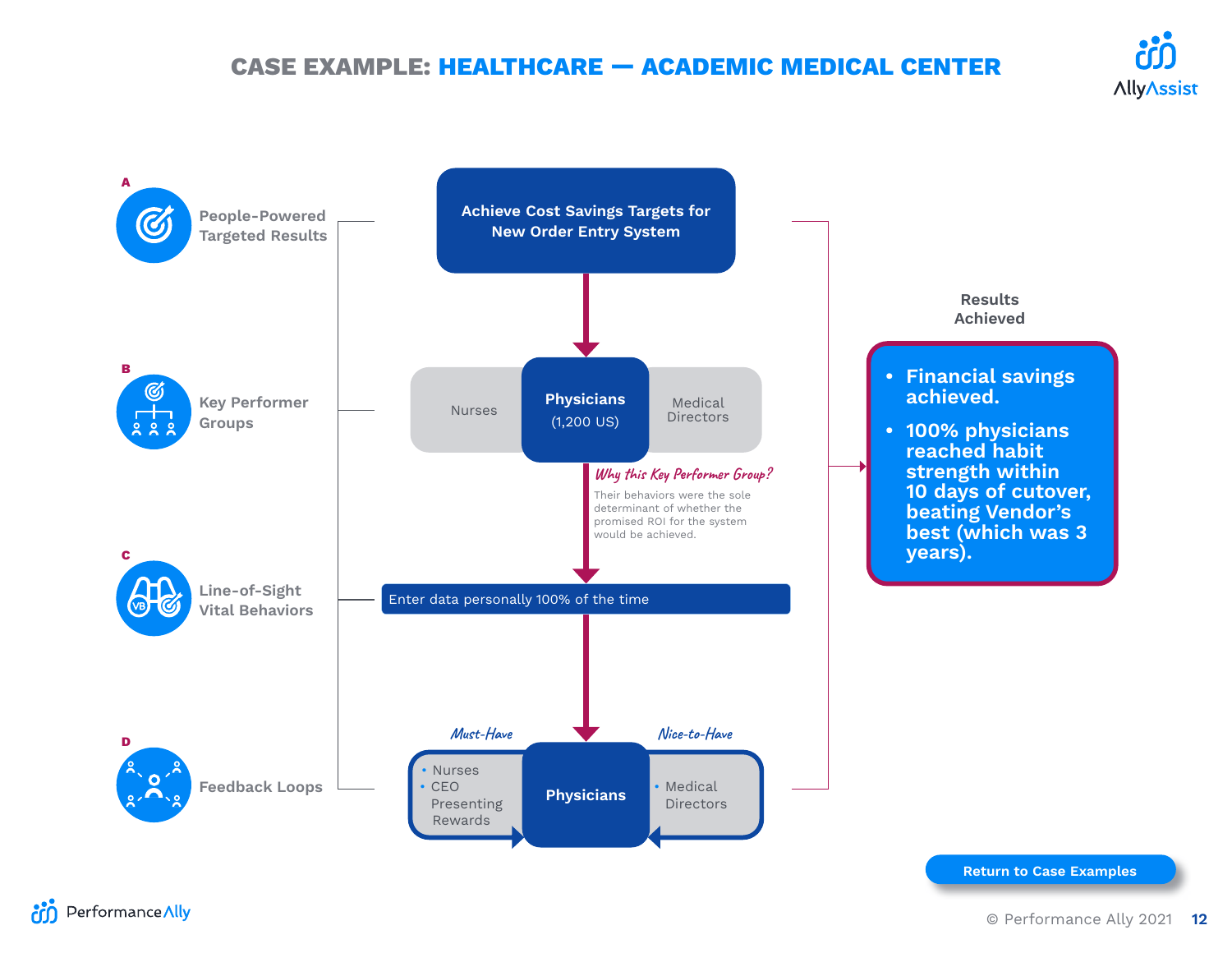# **CASE EXAMPLE: HEALTHCARE — LONG-TERM CARE FACILITY**



<span id="page-12-0"></span>

**Return to Case Examples**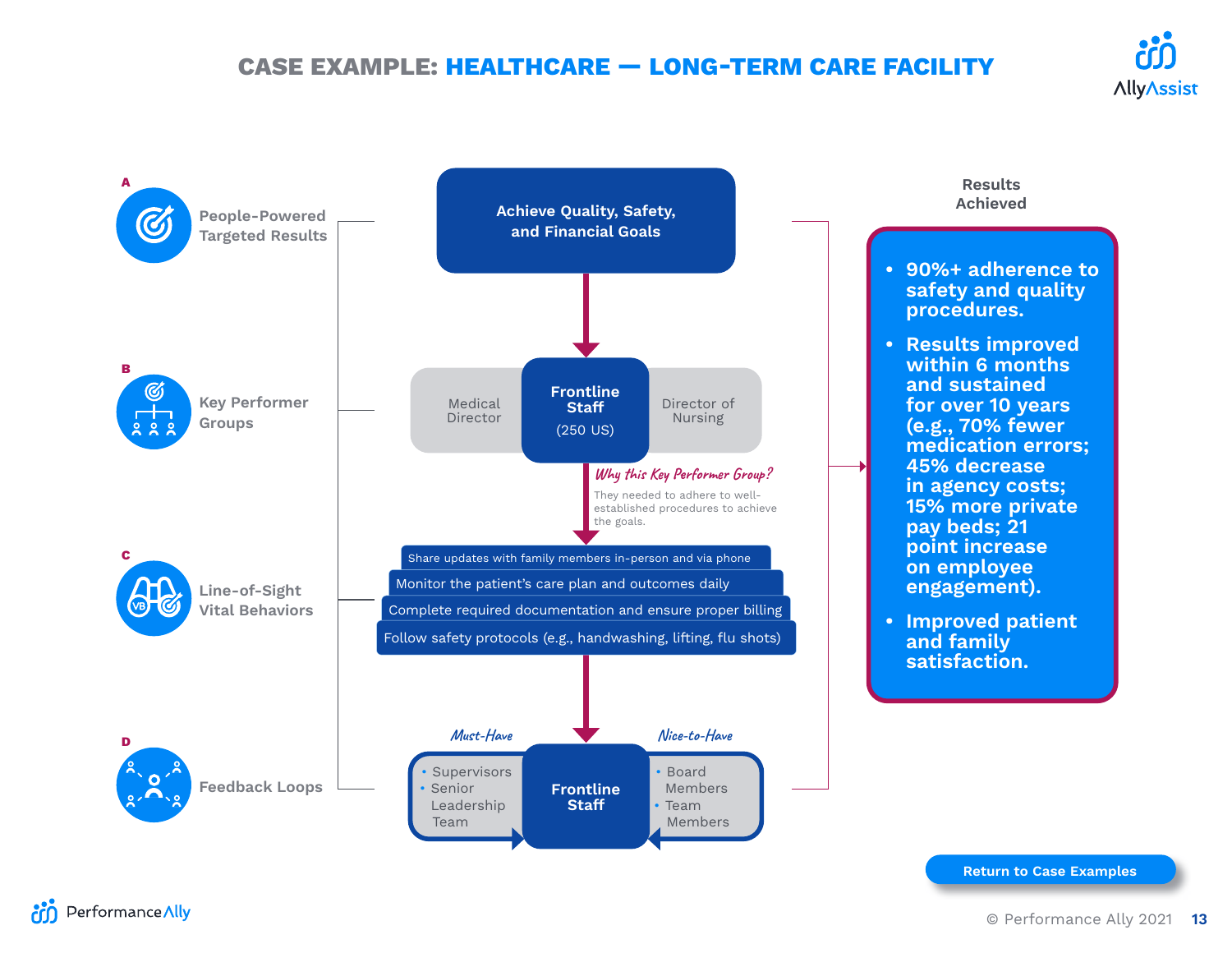## **CASE EXAMPLE: OIL & GAS**



<span id="page-13-0"></span>

**Return to Case Examples**